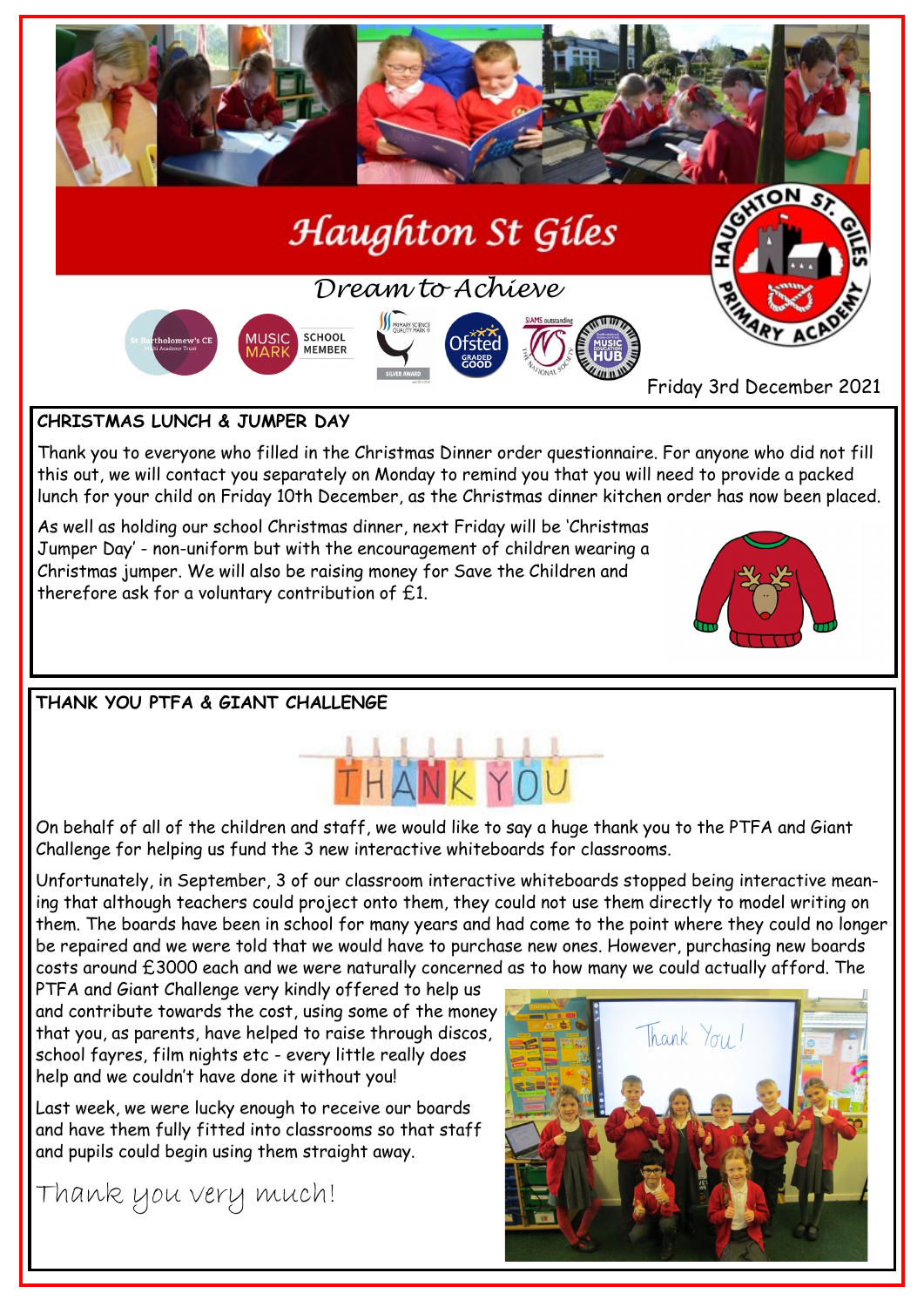### **PTFA News - Christmas Fayre**

We look forward to welcoming pupils, family and friends to the Christmas Fayre next Friday 10th December. 5.30-7.30pm. Children free, adults £3 entry to include warm mulled wine. Instrumental students will be performing for us to add the atmosphere and there will be refreshments and a well stocked cake stall. Look out for Santa's grotto, the iconic sweet stall, arts and crafts, the human fruit machine, festive football, kids' and grown up tombolas, 'Knock Santa down the chimney' and Christmas tree ping pong.

**Please note that, in line with government and DfE school guidance, all attendees over the age of 11 will be required to wear a mask (unless medically exempt) and social distancing will be recommended. There will be increased ventilation across the school.**

The Christmas Prize Draw Raffle will be drawn around 7pm so please return any monies, counterfoils and unsold tickets to the office by Friday if you have been able to sell tickets to friends and family. There are more tickets available from the office if required and on the evening.

Prizes include a luxury Christmas Hamper, a family ticket to Lower Drayton Farm, afternoon tea for two at Red Lion Farm, a cut and blow dry at The Head Room, Westway Butchers voucher, tennis lessons at Church Eaton, a Flamingo Cards package, plus more to be announced!

DONATION DAY FRIDAY 10th December : CAKES PLEASE!! - Many thanks for your donations for 'surprise in a sock' and the grown up and children's tombola which can still be brought in on the 10th if you did not get round to it.

#### **Volunteer Reading Helpers**

Thank you so much to those parents who have offered to be volunteer reading helpers in school. We haven't forgotten about you, it's just been a little busy this half term! However, we will be in touch with you in January to arrange a convenient time for you all to come into school and we can explain the process and get started.

For any other parents who may be interested, there is still time to let us know if you can help and we are grateful of any time you can give.



#### **Flu Vaccinations**

A number of parents have contacted the school due to their child not receiving the flu vaccination last week despite completion of the online form. Unfortunately this is not something the school can help with, as we were not part of any of the process beyond simply passing on the initial details to parents from the vaccination team and being the 'administration venue'. We are aware that some parents have been informed that the vaccination team will come back to vaccinate any missed pupils due to forms not being fully completed online. Again, we cannot confirm this, as we have not received any information regarding this as of yet.

#### **Winter Clothing**

Now that we are moving into the colder months, please can we remind you to send your child in with the relevant winter clothing, i.e. coats, hats, scarves & gloves. So we do not have to spend every week trying to find the owner of the countless items that are left in lost property, please can you ensure that **all items are clearly named!** 



#### **Uniform**

Since September, we have noticed a significant number of children in KS2 not wearing their ties. Please can you ensure, that as this is part of the school uniform in KS2, that your child is wearing their tie every day.